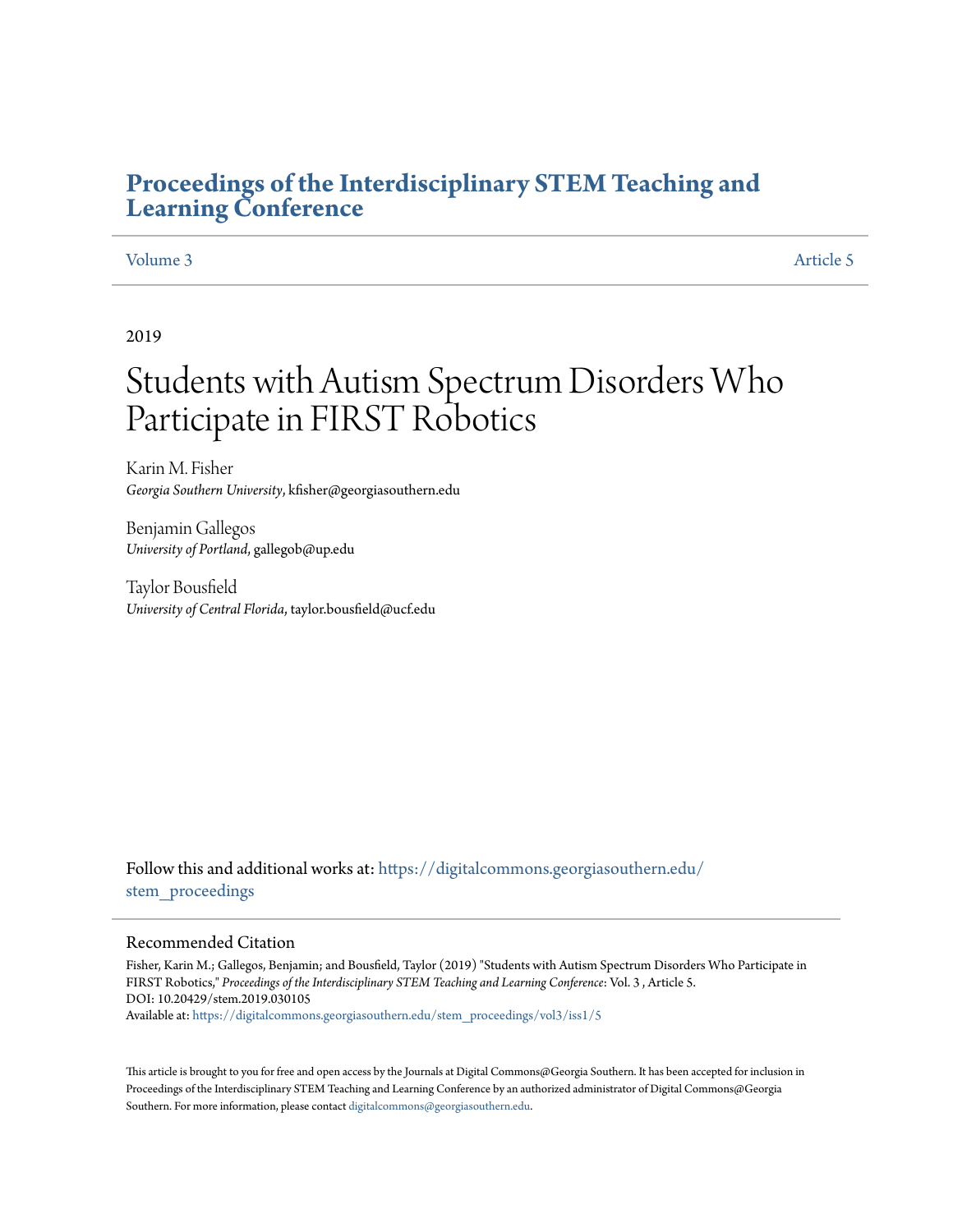# Students with Autism Spectrum Disorders Who Participate in FIRST Robotics

## **Abstract**

One of the challenges of educating adolescents with autism spectrum disorders is to find activities that are interesting and engaging. Researchers have shown that adolescents with autism often are attracted to technology. Using an exploratory research method, the experiences of three students with autism who participated in after school robotics clubs were analyzed. Common themes to emerge were the students with ASD were engaged and interested in FIRST robotics and technology. Specifically, they enjoyed coming up with ideas, inventions, and creating or solving missions. Their confidence increased and they learned to work better on teams. Additionally, they needed significant supports to participate in FIRST Robotics.

#### **Keywords**

autism, robotics, technology, STEM

**Creative Commons License [Creative](http://creativecommons.org/licenses/by/4.0/) Fhis work is licensed under a** [Creative Commons Attribution 4.0 License.](http://creativecommons.org/licenses/by/4.0/) Attribution 4.0 License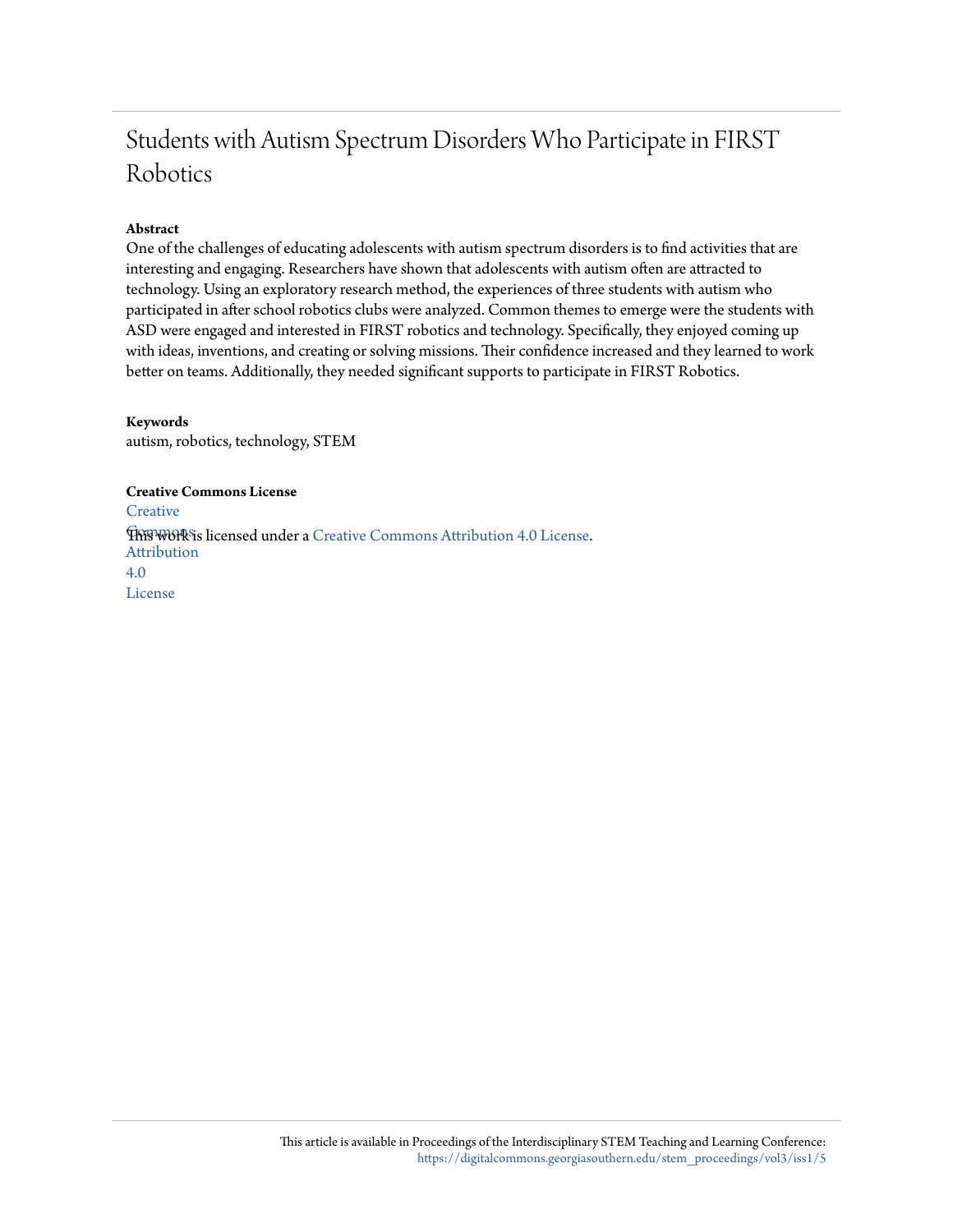# Students with Autism Spectrum Disorders Who Participate in FIRST Robotics

by

# Karin M. Fisher Corresponding Author Georgia Southern University

Benjamin Gallegos University of Portland

Taylor Bousfield University of Central Florida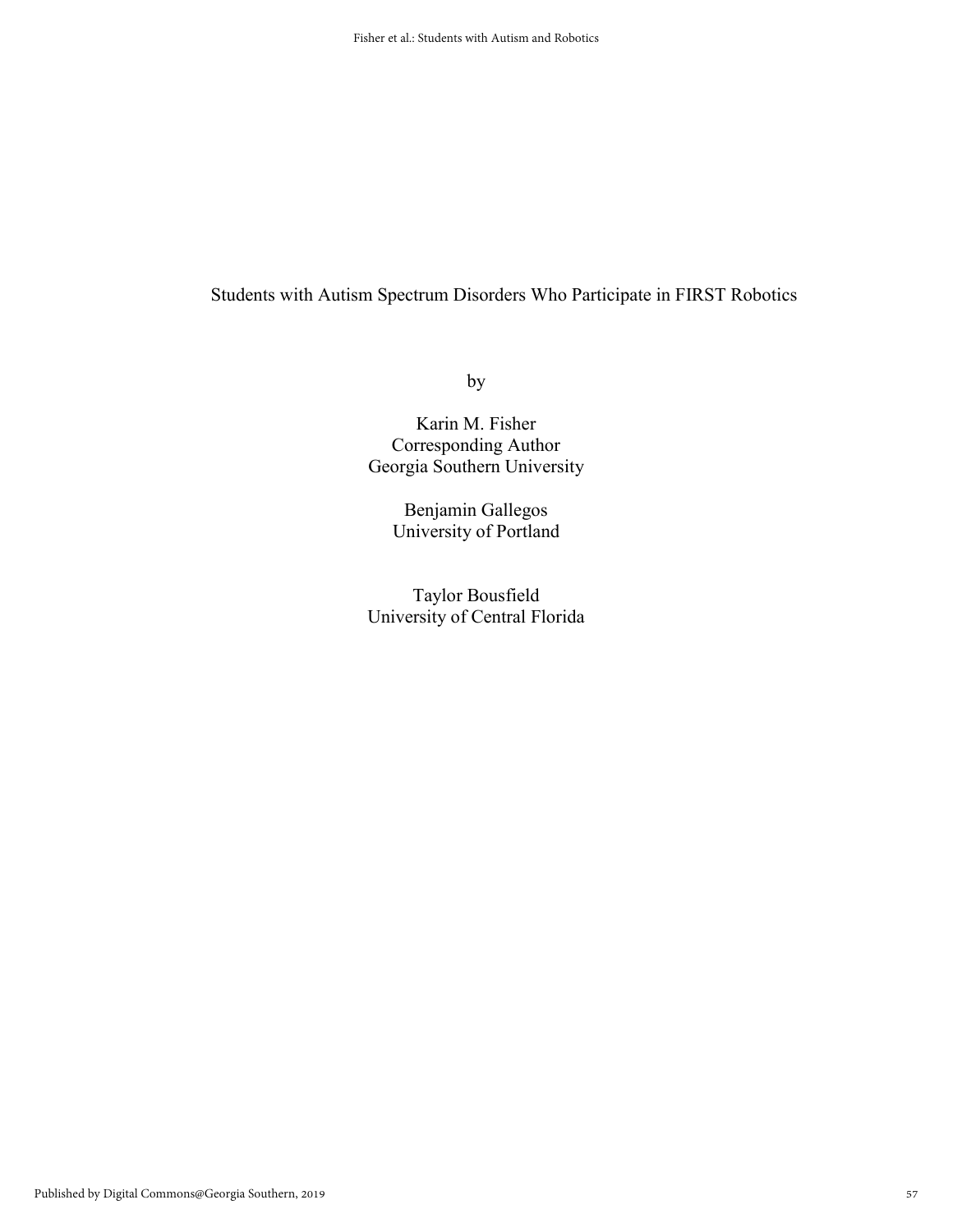## Abstract

One of the challenges of educating adolescents with autism spectrum disorders is to find activities that are interesting and engaging. Researchers have shown that adolescents with autism often are attracted to technology. Using an exploratory research method, the experiences of three students with autism who participated in after school robotics clubs were analyzed. Common themes to emerge were the students with ASD were engaged and interested in FIRST robotics and technology. Specifically, they enjoyed coming up with ideas, inventions, and creating or solving missions. Their confidence increased and they learned to work better on teams. Additionally, they needed significant supports to participate in FIRST Robotics.

# **Keywords:**

autism spectrum disorder, robotics, technology, STEM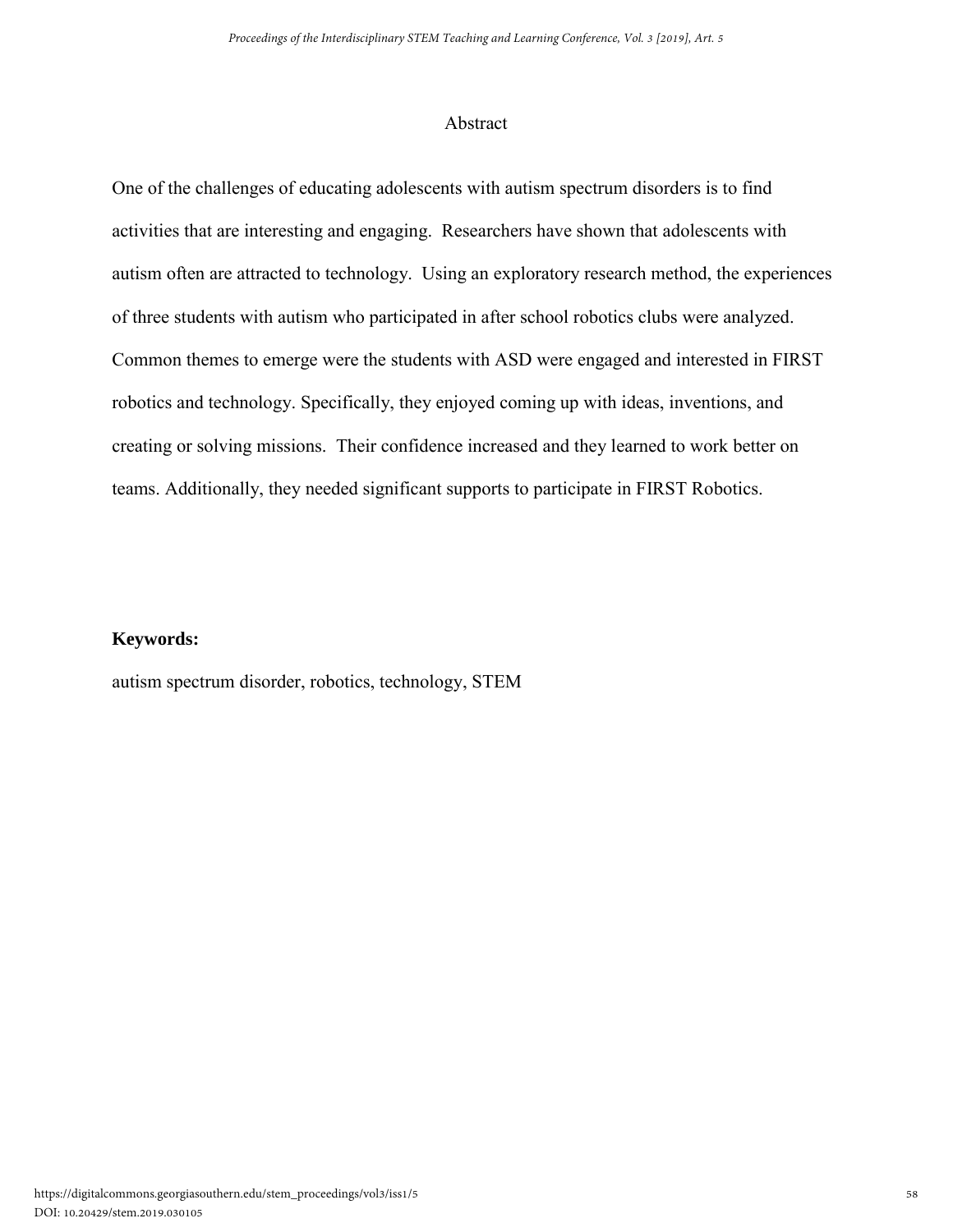Students with Autism Spectrum Disorders Who Participate in FIRST Robotics

Autism spectrum disorder (ASD) is an increasingly common developmental disability that negatively impacts student performance. For example, students with ASD often fail to complete high school and obtain meaningful employment (Taylor & Selzer, 2011; Sanford, Newman, Wagner, Cameto, Knokey, & Shaver, 2011). Autism spectrum disorder is characterized by impairments in socialization, communication, and restricted or repetitive behaviors and interests (American Psychiatric Association, 2013).

Autism spectrum disorders now impact 1 out of every 59 children (Baio et al., 2018). Only 68% of students with ASD finish high school with a regular diploma (U.S. Department of Education, 2017). According to Taylor and Selzer (2011), between 89 and 94 percent of adults with ASD are unemployed or underemployed. In 2018, Wei and colleagues analyzed the National Longitudinal Transition Study-2 (NLTS2) from 2009 and found fewer than 30 percent of individuals with ASD from ages 21-25 were looking for a paid job and only 22 percent found a job on their own, the lowest rate among the disability groups.

A common perception is that students with ASD gravitate toward Science, Technology, Engineering, and Mathematics (STEM) fields as they mature (Wei, Yu, Shattuck, McCracken, & Blackorby, 2017). Baron-Cohen (2009) theorized that systematic thinkers (such as students with ASD) tend to construct rule-based systems to follow while empathetic thinkers analyze their world through social and emotional reactions to others. The systematic brain is necessary for success in STEM fields (Baron-Cohen, Wheelwright, Burtenshaw, & Hobson, 2007). This, coupled with the fact that the engineering field will add approximately 272 million new jobs by 2020 (U. S. Department of Labor, 2013), leads to the notion that students with ASD might realize significant employment benefits by experiencing activities in high school that promote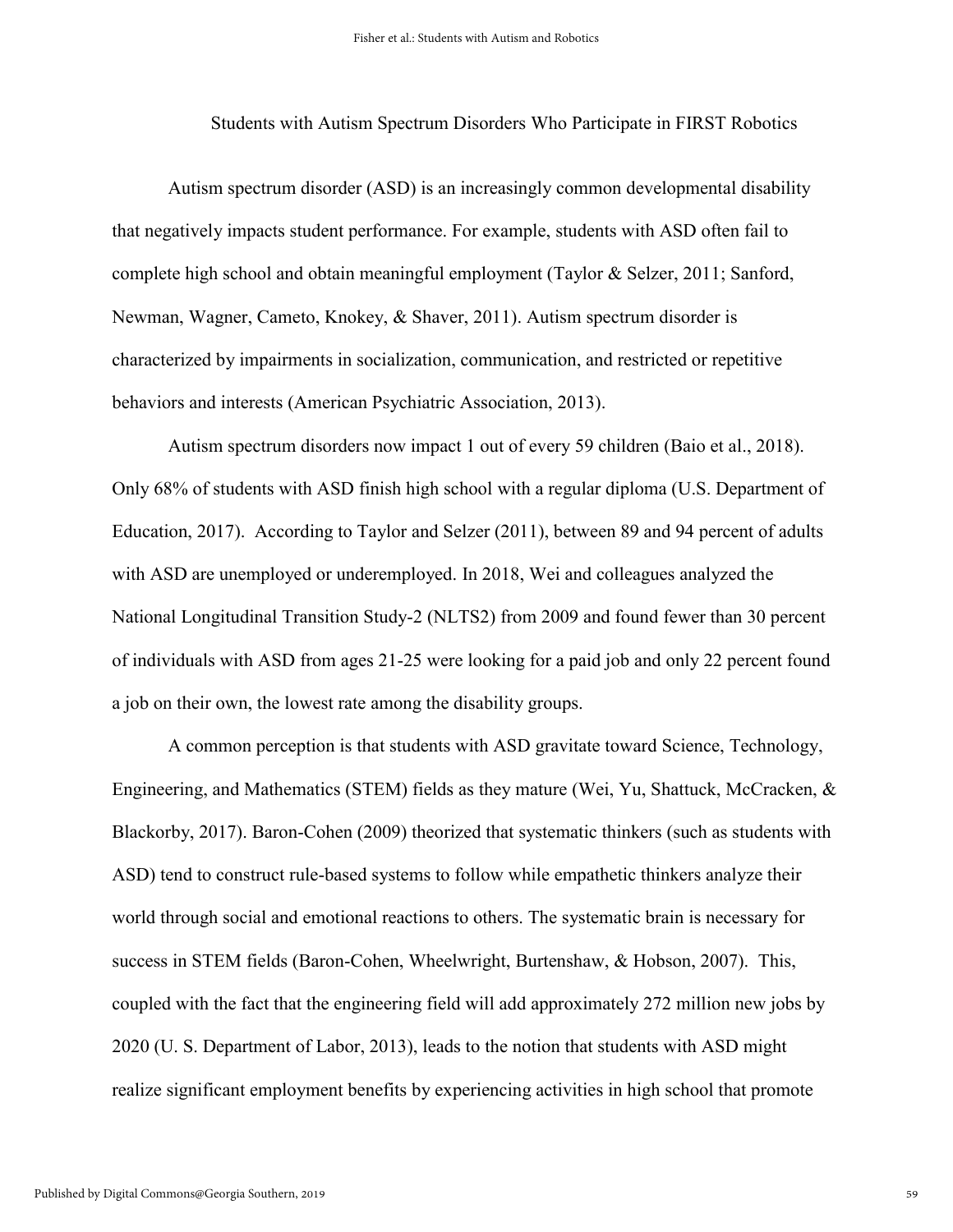content and social skills necessary for successful STEM employment.

Although research shows nondisabled students who participate in STEM clubs tend to have better outcomes, many students with disabilities (SWD), including students with ASD are not involved in school related extracurricular activities compared to their nondisabled peers (Betz & Redcay, 2005). Specifically, SWD were reported to have a participation rate of 64 percent compared to their peers of 81 percent (Lipscomb, Haimson, Liu, Burghardt, Johnson, & Thurlow, 2017). Researchers have recognized the importance of informal learning environments on the reform of STEM education (Denson, Haily, Stallworth, & Householder, 2015). While much research has been conducted on the benefits of nondisabled students and club participation (e.g., Durlak, Weissberg, & Pacan, 2010; Eccles & Barber, 1999; Fredricks & Eccles, 2008; Mahoney, 2000; Mahoney & Cairnes, 1997), very little formal research has been conducted on the outcomes of SWD including students with ASD, and club participation (Coster et al., 2012).

Due to their strengths in logical, rule-based systematic thinking, students with ASD can excel in a highly specific field (Baron-Cohen, 2009). One way to potentially support students with ASD to use their systematic thinking and engage in engineering skills and technology while learning social skills is to consider after-school activities such as "For Inspiration and Recognition of Science and Technology (FIRST)" Robotics**.** The mission of FIRST Robotics is to "inspire young people to be science and technology leaders, by engaging them in exciting mentor-based programs that build science, engineering, and technology skills, that inspire innovation, and that foster well rounded life capabilities including self-confidence, communication and leadership" (USFIRST.org, 2019). For Inspiration and Recognition of Science and Technology is an international program and offers four different programs to K-12 students, involving more than 600,000 students (USFIRST.org, FIRST at a Glance, 2019).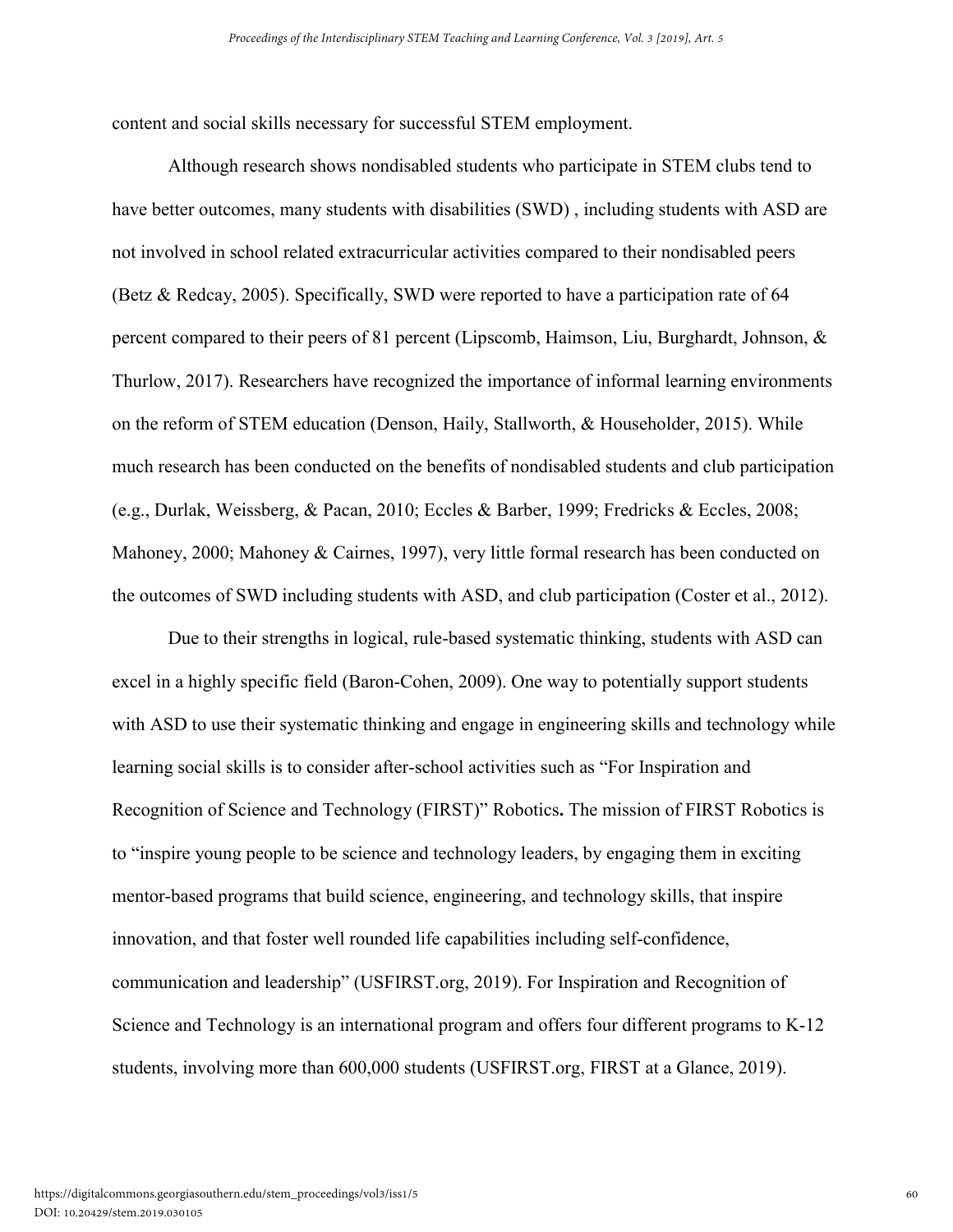Jackson (2013) stated FIRST Robotics made a significant contribution toward advancing STEM careers for students. Further, FIRST is more than building robots, it is about building selfesteem and self-confidence. Not only do students work as a team to design, build, program, and compete with robots, they also solve real world problems, build webpages, create and edit marketing type team promotional videos, create business plans, and perform community service (USFIRST.org, 2019). Additionally, Waters (2007) wrote, students learn about collaboration, project management, developing goals, and public speaking. In a 2017 study Menekse, Higashi, Schunn and Baehr found students taking part in First Lego League (FLL) were engaged in engineering tasks where collaboration and teamwork produced superior results in the competition.

It is not known how many students with ASD participate in FIRST robotics. The FIRST Robotics founder Dean Kamen has a goal of bringing video games to life to help students realize not only can they play games; they can learn the skills to make video games. Due to previous research by Baron-Cohen and colleagues (2007) on the systematic and logical thinking of people with autism, the rationale of this study is students with ASD will gravitate to programs like FIRST robotics if given the opportunity and support. While a longitudinal study (Melchior, Burack, Hoover, & Marcus, 2017) is underway on the impact of FIRST, no data has been collected on the impact of FIRST robotics on students with ASD.

FIRST robotics is designed to promote a culture called 'gracious professionalism', which is defined as, "a way of doing things that encourages high-quality work, emphasizes the value of others, and respects individuals in the community" (USFIRST.org, 2019). Additionally, FIRST encourages 'coopertition' which is "displaying unqualified kindness and respect in the face of fierce competition" (USFIRST.org, 2019). The inclusive culture encourages SWD to participate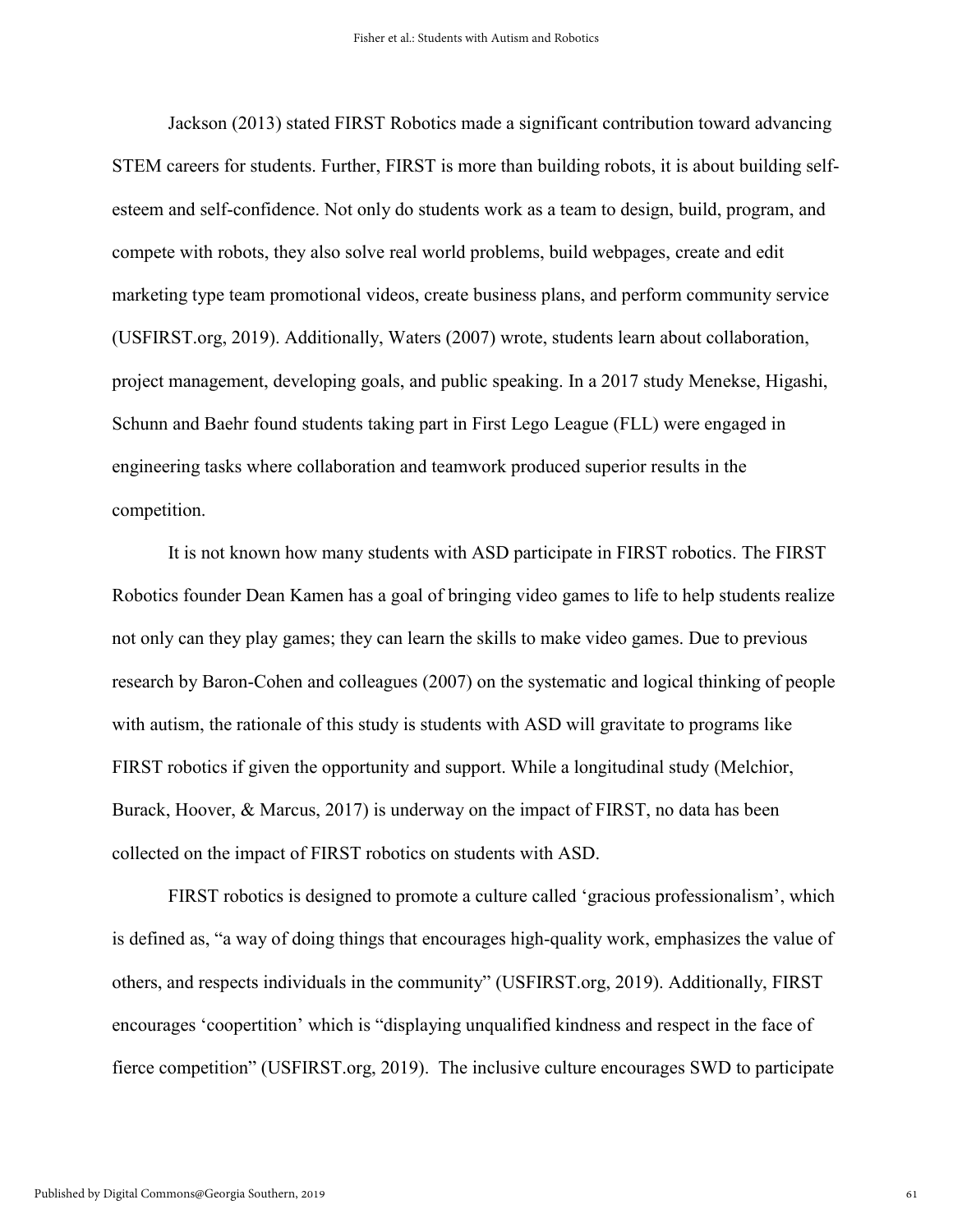in spite of their lack of social skills and inexperience with robotics. Given the need for a more more diverse STEM workforce (Denson et al., 2015) and the success of students ASD in STEM like environments (Baron-Cohen, 2009) the current study examines the experience of students with ASD who participated in FIRST robotics. A scholarly investigation of students with ASD who participated in after school robotics may bring clarity to the importance of participation in FIRST after school clubs. The following research question was used to frame the discussion with students with ASD: What are the experiences of upper elementary and high school students with ASD who participate in FIRST Tech Challenge (FTC) and FIRST Lego League (FLL) robotics?

#### Research Methods

### Setting

The researcher met with students in a classroom at the participants' school. The site for this study was a private school for students with disabilities. The school was comprised of approximately 45 students and 25 teachers and staff. All students were reported to have mild to severe disabilities and all students attending the school had an active Individualized Education Program (IEP). The school serves students from first through twelfth grade. The interview took place in one of the meeting rooms. Students and parents were interviewed on an individual basis.

Robotics Teams. FIRST Lego League (FLL) is a program for students' ages 9-14. Team members collaborate to create innovative solutions for current challenges in a research project. They also strategize, design, build, program, and test a robot that performs autonomous missions. FIRST Tech Challenge (FTC) is for high school students who want to compete. Team members collaborate to design, build, program, and compete with robots. The robots are programmed to compete autonomously and with remote controls to score points in a game created by FIRST.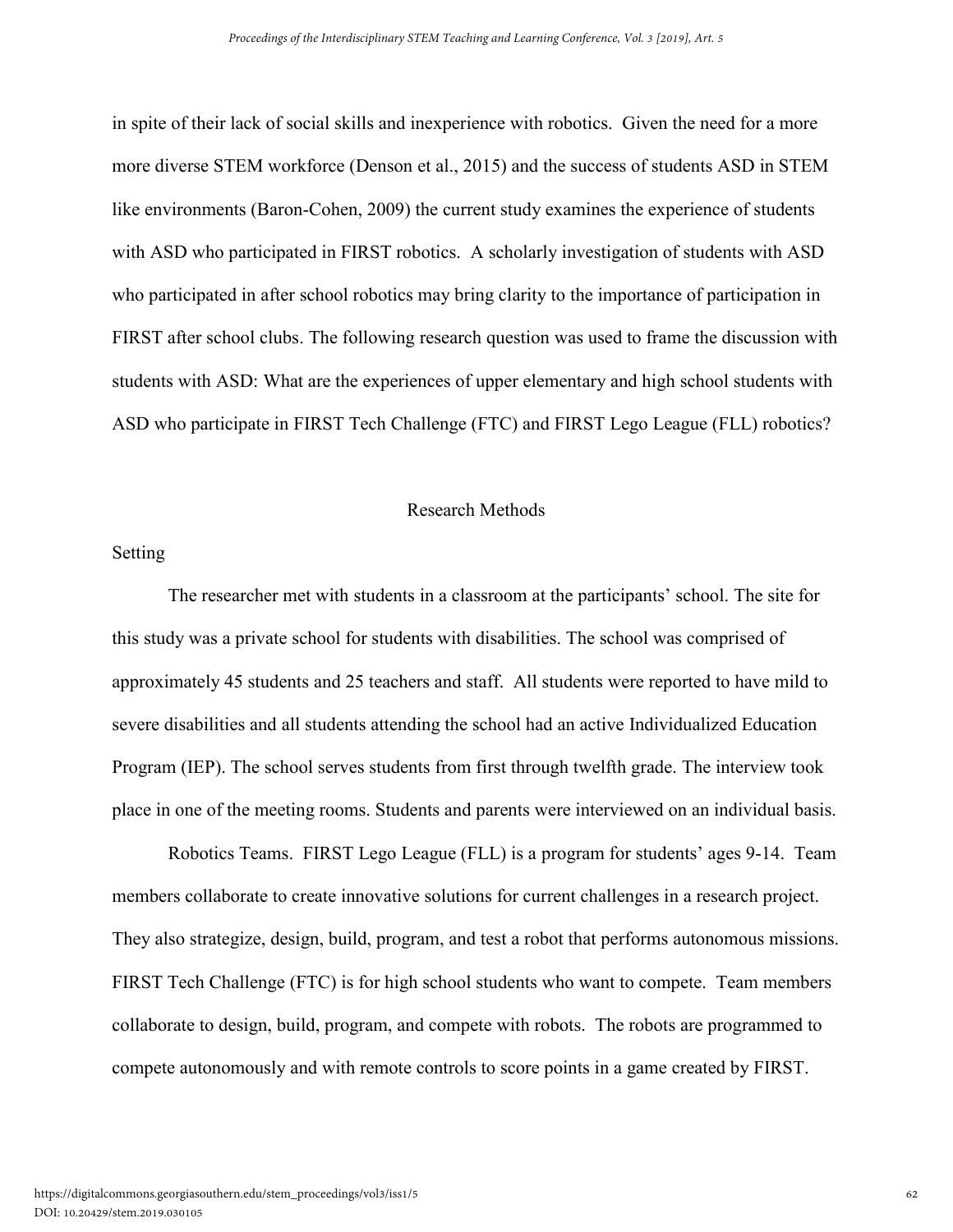The Researcher's Role

Prior to this study, the researcher had coached FIRST robotics teams for three years in a public high school setting. The researcher who conducted the interviews was a coach of the students on the robotics team. The positionality of the researcher being the coach could impact how the students and parents interacted with the researcher. This factor is important because the information collected and how it is interpreted could be different because of the researcher's role with the students with ASD and their parents. The researcher's personal perspective might influence the findings.

# Participants

There were six participants in this study, three students and three parents. The parents were two fathers and one mother. All of the student participants were males between the ages of 10 and 16 and all had a primary diagnosis of ASD.

Students. Student one is a ten-year-old Caucasian student in the fourth grade. He has normal intelligence and is verbal, but his uncooperative behaviors have limited his ability to be successful with non-disabled peers. He has participated in extracurricular activities in the past including special needs soccer, karate and cub scouts. He has two older brothers and an older sister who attended public schools. He participated on the FLL robotics team.

Student two is an eleven-year-old Caucasian male in the fifth grade. He has normal intelligence and is somewhat verbal. He displays difficulty in communication with his peers. He is uncooperative and his behavior made it difficult for him to participate with his non-disabled peers in school. He has a younger brother who has spina bifida and is also a student at the school. Student two participated on the FLL team.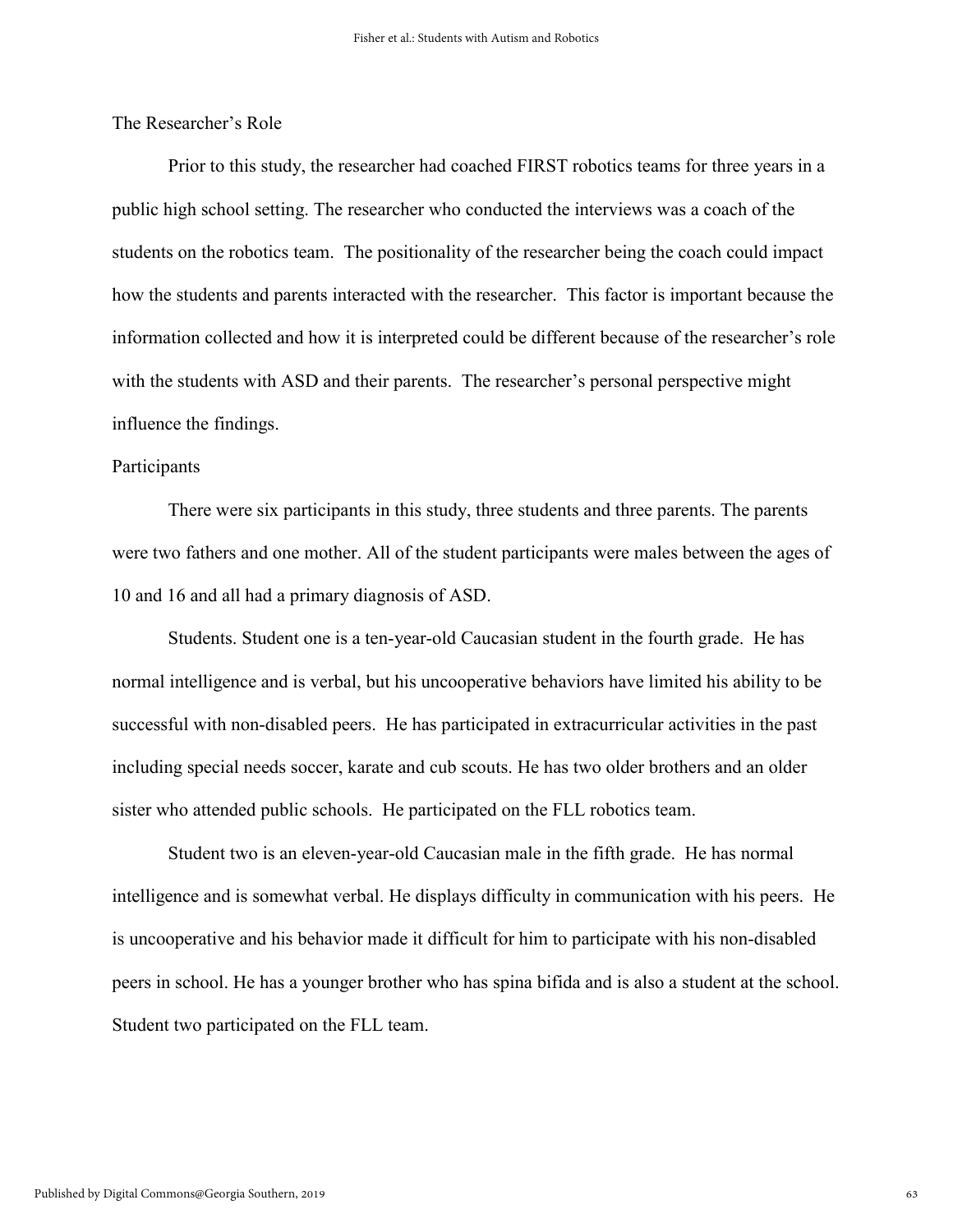Student three is a 16-year-old student of color in the ninth grade. He was adopted and the rest of his family is Caucasian. He is of normal intelligence, but he has limited verbal skills. He has cooperative behavior but his needs for significant supports limited his ability to participate with non-disabled peers. He has two younger sisters. One also has a developmental delay and is a student at the private school. The other attends another private school for students without disabilities where her parents are employed. Student three participated on the FTC team.

Parents. Parent one is the father of student one. He is married and has a daughter and two stepsons. He is 48 years old and employed as a stockbroker. His wife is an educator.

Parent two is the mother of student two. She is married and has two sons with disabilities. Her husband works in the STEM field. She is a stay at home mom, a former educator, and involved in her children's education.

Parent three is the father of student three. He is married and has two daughters and a son. His son is adopted, and they have raised him since he was a baby. He is an educator at a private school and his wife is guidance counselor.

#### Procedure

The research question for the study is What are the experiences of upper elementary and high school students with ASD who participate in FIRST Tech Challenge (FTC) and FIRST Lego League (FLL) robotics? In order to answer the research question data were collected from field notes and structured interviews with parents and students.

Field Notes. Observational field notes were taken during the robotics meetings and competitions to provide contextual evidence. Systematic note-taking was used from the beginning of the project as described by Miles and Huberman (1994). During the observations,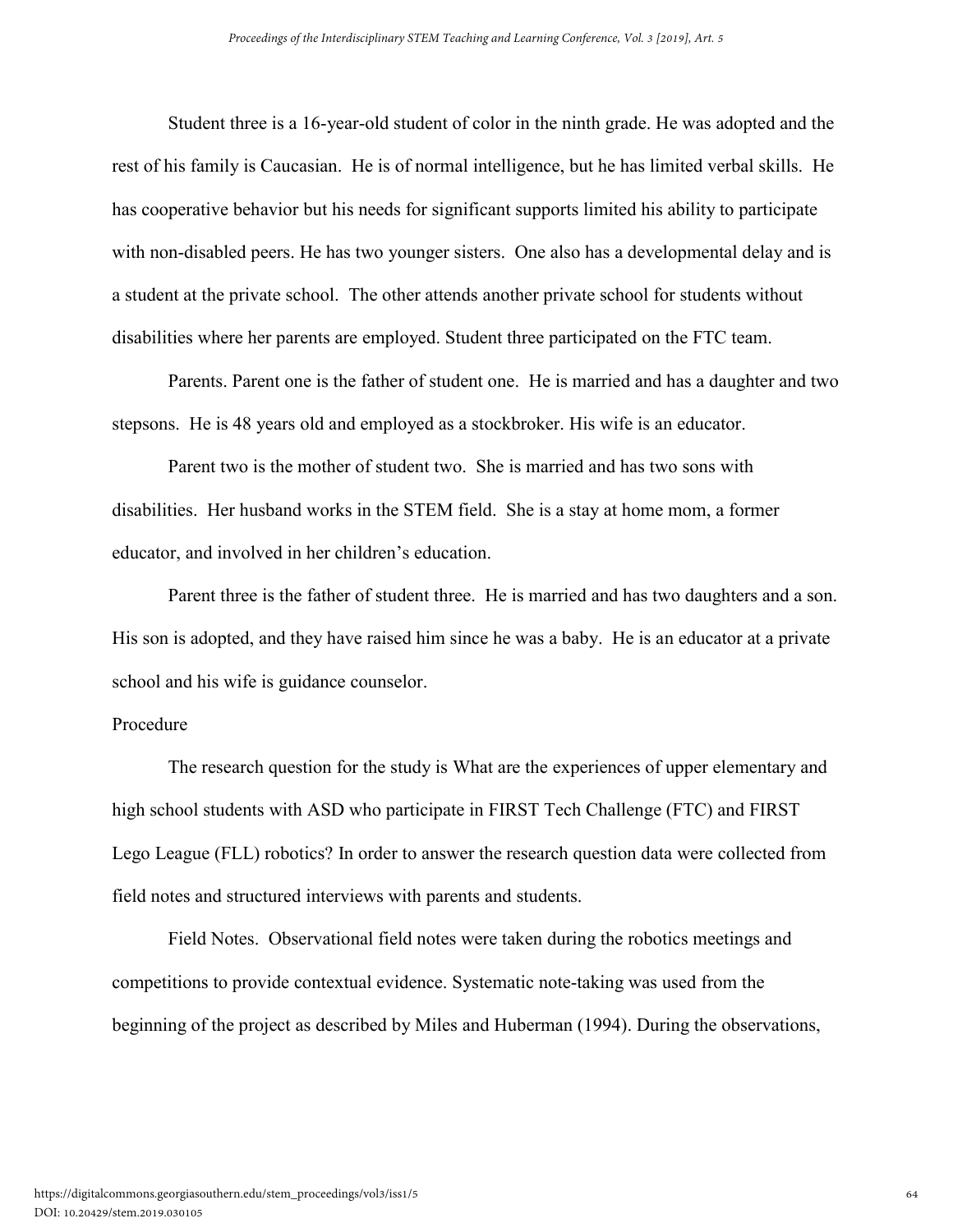data gathered included the main issues or themes noticed by the researcher, questions that could be asked of the participants and activities, as well anything out of the ordinary or important.

Structured Interviews. Each interview lasted between 5 and 15 minutes. The interviews were recorded for accuracy and transcribed within two weeks. The participants were asked structured interview questions that were validated by a panel consisting of experts in special education and parents of students with ASD. The questions were sent to the experts along with the research question. The experts were asked if the structured questions were appropriate to answer the research questions. The experts on the panel were not involved with the study. Follow-up questions were asked to clarify anything that was unclear or if further information was needed to clearly understand the interviewee.

The structured interview questions for the three students with students with ASD were: 1) Have you ever participated in any type of robotics before? If so, what type? 2) What did you enjoy about FIRST robotics? 3) Was there anything you disliked about FIRST robotics? 4) Are you more interested in learning about STEM? 5) Did you make any new friends? If so, what was that like? 6) Do you want to participate again next year? Why or why not?

The structured interview questions for parents were: 1) Has your student ever participated in any type of robotics or STEM programs before? If so, what type? 2) Has you child participated in after school activities before? If so, what kind? If not, why not? 3) Do you think you child enjoyed FIRST? If so, what about it appealed to him or her? Does he or she want to participate again? 4) Was there anything your child disliked about FIRST? 5) Has your child talked more about STEM since joining the team? If so, what has he or she been talking about? In what context? 6) Do you feel FIRST has helped your student with his or her social skills? In what way?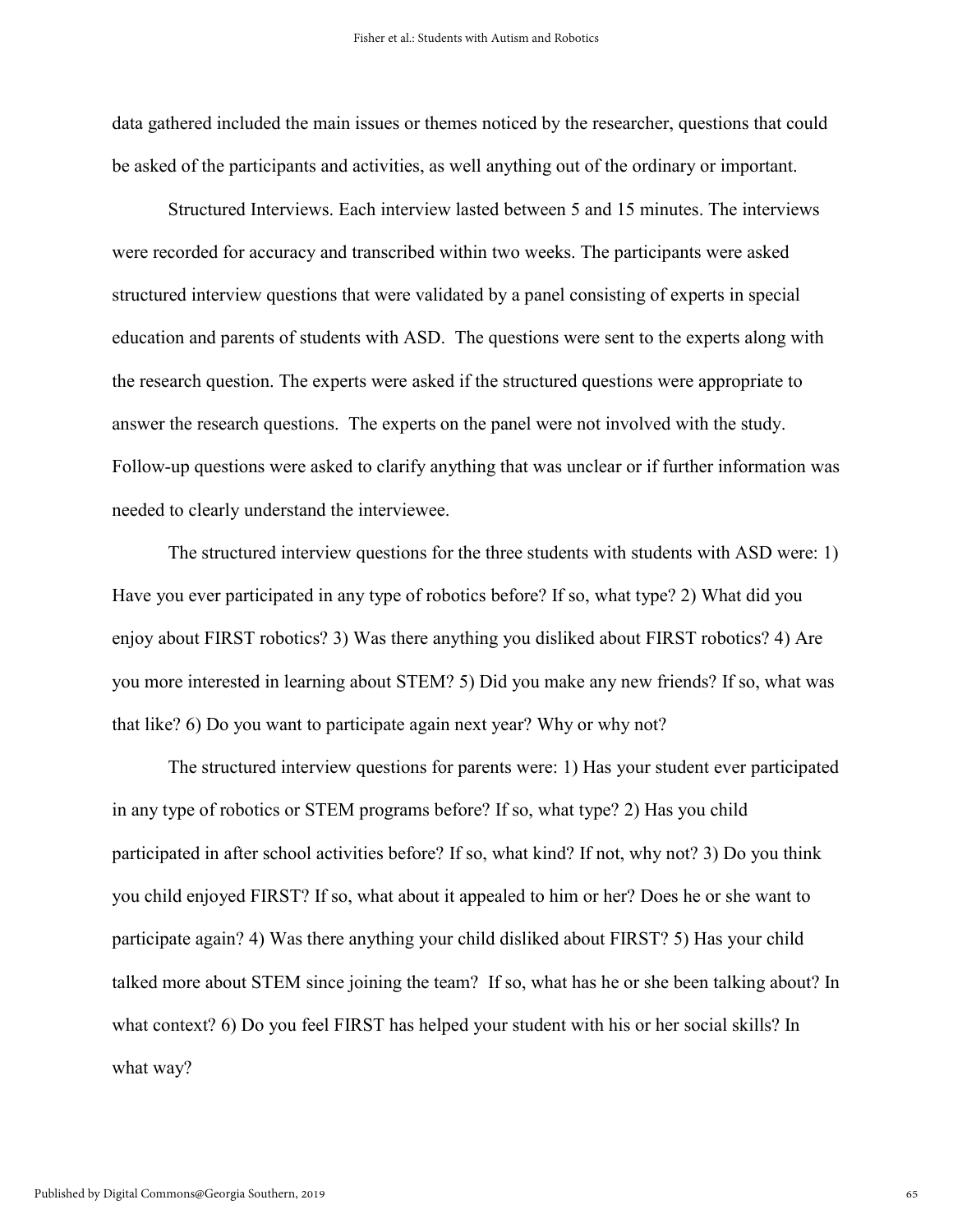## Data Collected

Field Notes. Field observations were conducted during meetings, builds, practices and competitions. Settings included the backroom of the school where the students attended, an empty retail store where students practiced with another team, and competitions which took place in empty cafeterias in various high schools. The students with ASD also participated in outreach events that included a large modeling and simulation convention and an event at the local science center. The settings for the outreach events and the competitions were crowded and noisy. The empty retail space and the back room of their school were quiet spaces with few students working on the robots or presentation materials.

Students with ASD were interested and engaged in the program. They were observed to be more interested in building rather than programming the robot. During practices and at competitions they enjoyed driving the robot as shown by their excitement which included smiles and full engagement in the activities. Even though the competitions were noisy, the students with ASD enjoyed them and would go outside for frequent breaks from the noise. They needed significant support from their mentors and parents more so than other teams observed. Supports included modeling and frequent step by step directions. When presenting to judges and creating a team video they needed written prompts on what to say. Students with ASD appeared to be proud of their accomplishments. Other teams of students without disabilities were accommodating and supportive to the team.

At team meetings and practices students were not as engaged as the competitions. This was shown through them being inattentive and mentors needed to prompt more for the students with ASD to stay on task and participate. At practices, student three was observed pacing around the room rather than participating in repairing the robot with his peers.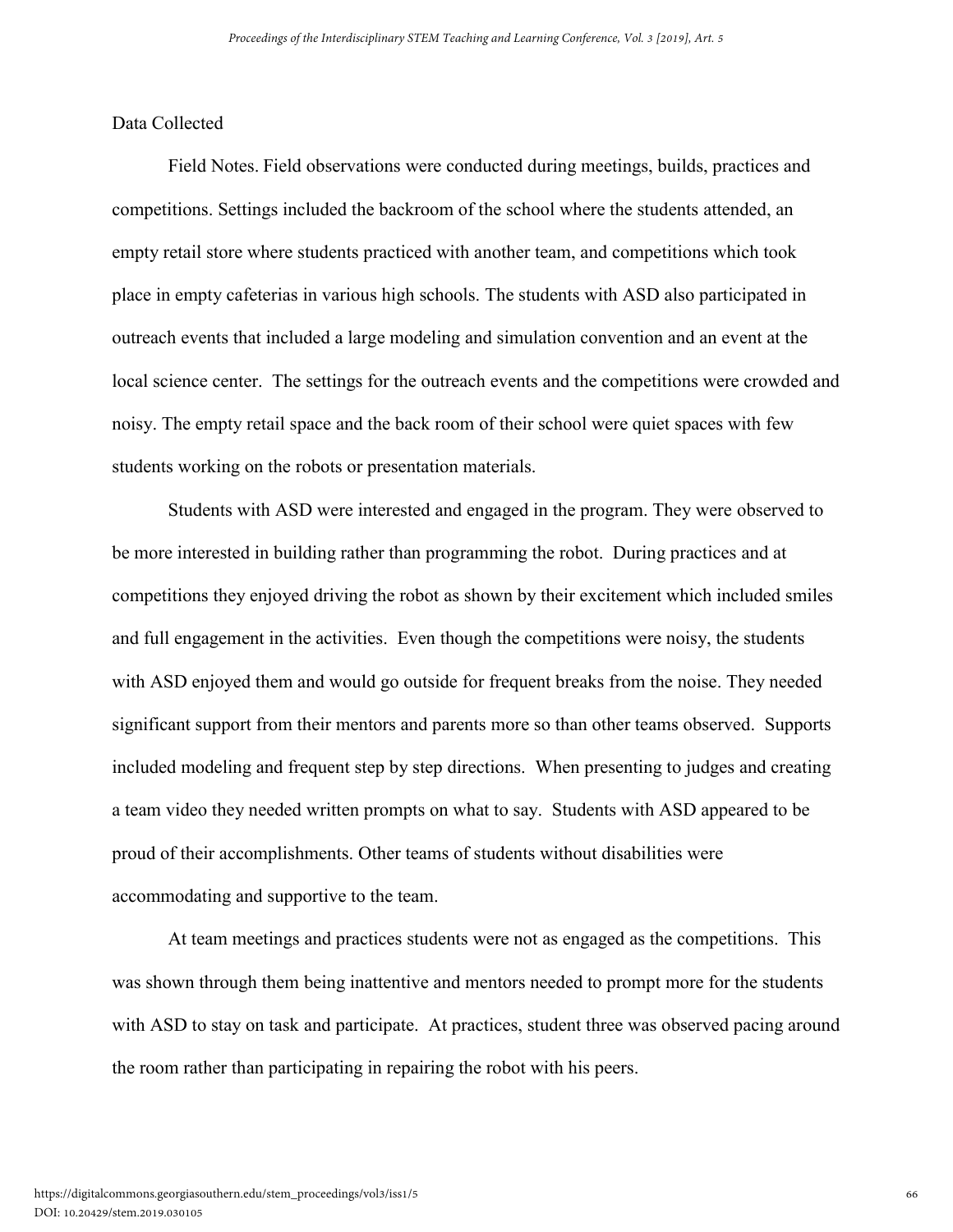All of the students with ASD had difficulty communicating even though they were verbal. They rarely engaged in spontaneous conversations with their peers or other adults. During the structured interviews, none of the participants were eager to participate and often gave one-word answers. Parents were supportive of their students with ASD and provided transportation to the events and meetings.

Structured Interviews. All responses are the experiences of the participants (students and parents) in their own words and represent their participation in an after-school robotics club. Parents were asked to discuss whether their child had ever participated in any type of robotics or STEM program before FIRST robotics. All parents shared that their child had never participated in robotics or a STEM program prior to this year. Parents also were asked if their child had participated in after school activities before FIRST Robotics. The answers varied from "yes", to "He participated in after school gymnastics," to "He takes piano lessons and used to participate in soccer". Parents noted none of these activities were school sponsored, and they took place on the children's own time outside of school. Next, parents were asked if they thought their child enjoyed participating in FIRST Robotics. All said, "yes". One dad specifically responded, "He [referring to his son] liked the activity, he gained confidence manipulating equipment and working with other kids. Going to the events and meeting students from other schools and feeling like part of something bigger was also a big plus." A mother stated, "Yes, he definitely enjoyed participating in FIRST. Programming the robot, problem solving, and coming up with ideas for a rescue vehicle appealed to him the most." All parents said their child wanted to participate again next year. When asked if there was anything their child disliked about FIRST Robotics one dad said, "The sensory environment of the competitions could be overwhelming."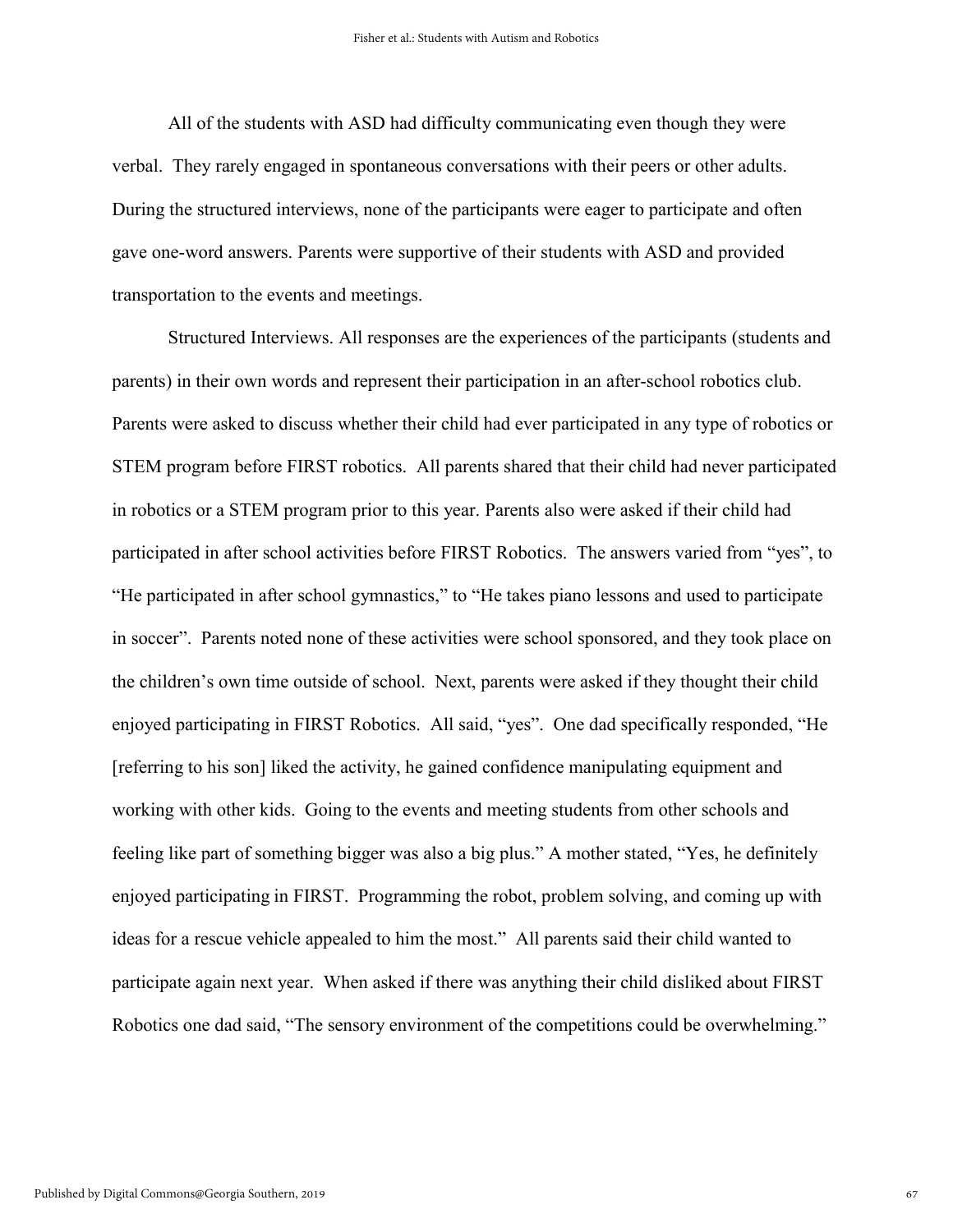Another said her son's focus could be challenging. A same mother said her son had to adjust to working with others when his head was full of so many ideas of his own.

When asked if their children had been discussing STEM careers since participating in FIRST, one parent answered, "He has been talking about inventions that will rescue or otherwise help people. Almost every day he comes up with new rescue vehicles he wants to invent. He is very excited about STEM topics; coming up with new concepts." Another parent said, "He is interested in other mechanical gadgets – sirens, sprinkler systems, and sound engineering programs. These have been ongoing interests, but the robotics helped to boost that interest in technology." The last interview question was about FIRST Robotics and social skills. All parents felt their child's social skills increased. They all mentioned that teamwork and collaboration were new to their children. One mom said, "the robotics practices were at a time of real growth for him. He made some friends that he might not otherwise have made." Additionally, a dad said, "He is much more confident now in meeting new people and he is learning how to project his voice and provide the body language that is appropriate to the social environment." A mother said, "My son loves wearing his robotics t-shirts because of the attention he gains when people ask him about his shirt."

Overall, parents stated their students had never participated in a robotics or STEM program before and yet many had participated in other types of after school activities like sports or music. None of the activities were school sponsored. They all felt their students enjoyed their participation in FIRST robotics. They liked the technology part of the program. The biggest challenge was sensory overload at the competitions. Their students did seem to be talking more about STEM activities since their participation and are interested in participating again. All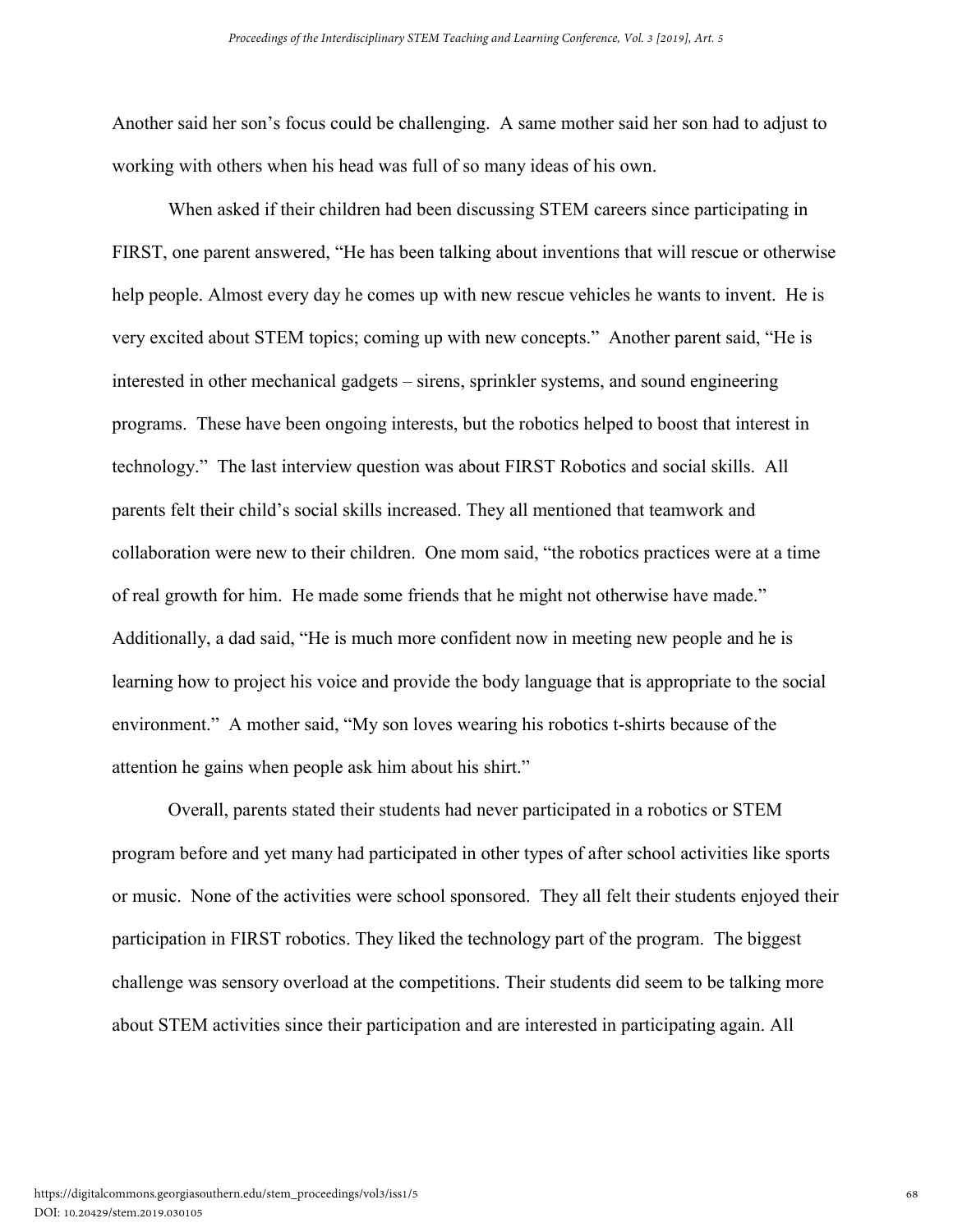parents felt their students increased their social skills due to the collaboration and team building aspects of the programs.

The students in this study are defined as students with ASD who participated in FIRST Tech Challenge (FTC) or FLL Robotics at their private school for students with disabilities. All three of the students were difficult to interview in that they were distracted and had difficulty talking about their experiences. Consequently, the interviews lasted between 5-15 minutes each. None of the students had ever participated in any type of robotics programs before FIRST Robotics. When asked about experiences, one said, "I enjoyed going to the competitions." Another student gave more detail about exactly what he enjoyed about participating in the missions of the FLL team. He stated he enjoyed coming up with ideas on how to accomplish the missions. Additionally, he described how he would design and program the robot to accomplish certain tasks on the playing field. When the students were asked if there was anything they did not like, only one student gave more than a one-word answer. He said, "Although at first learning to work with others when I had so many ideas of my own was difficult, but I learned that we are a team." When the students were asked if they were more interested to learn about STEM, the only student to give more than a one-word answer said, "I want to build my own robot to do missions." When asked if they made any new friends, all said yes, especially kids from other schools. All three students stated they were interested in participating again next year.

#### **Credibility**

Prolonged engagement and persistent observation. Cresswell (2013) noted that prolonged engagement and persistent observation helps to build trust with participants, learn the culture, and check for misinformation. The researcher in this study spent many hours with the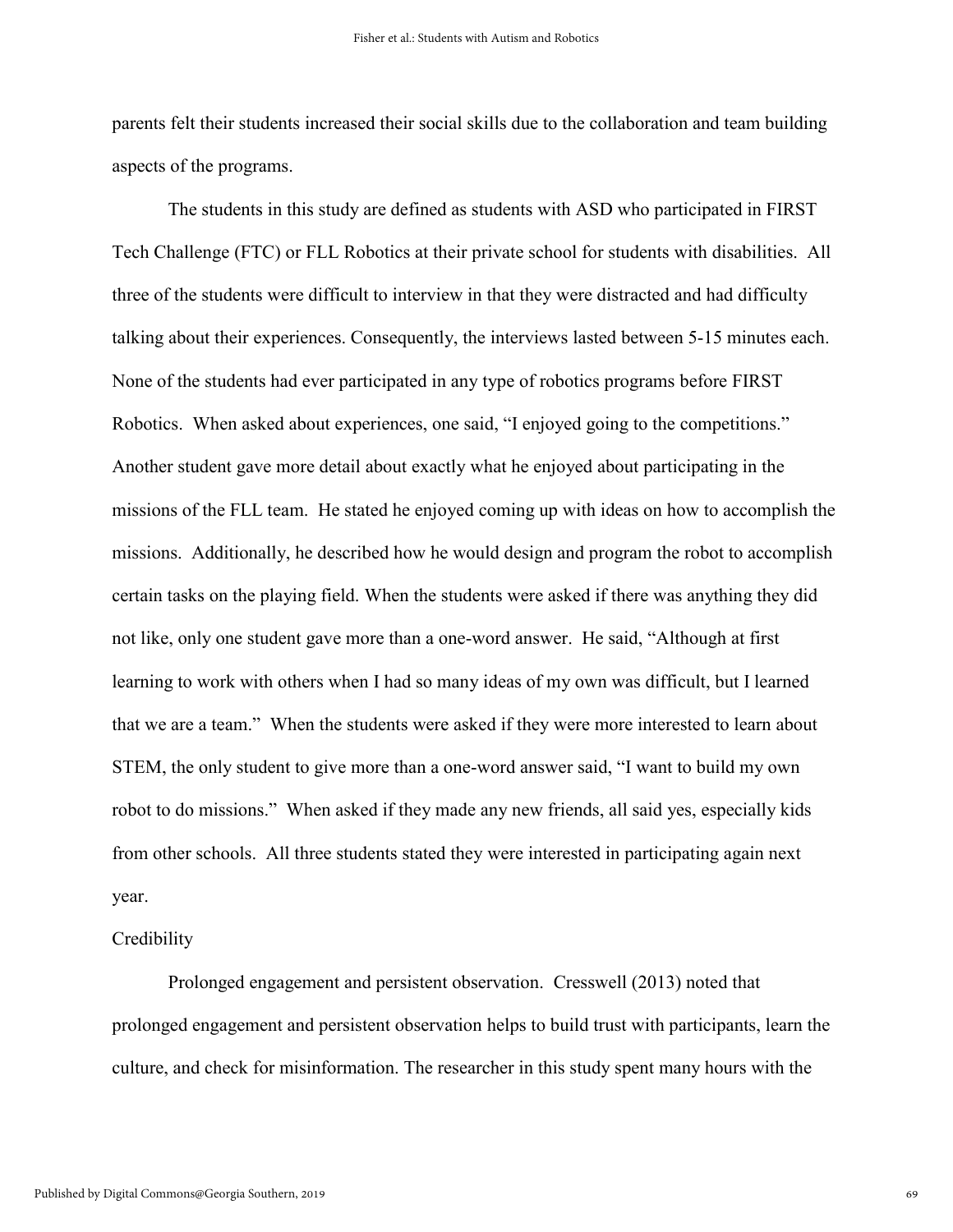participants, two in particular. She built trust with the participants by being open and honest about the robotics team and her study. She checked for misinformation because she was there, at the students' school, all of their competitions, and outreach events.

Triangulation of sources.The consistency of different data sources (field notes, student and parent interviews) were examined. All students said they enjoyed participating in after school robotics. When compared to observation and parent comments, the information is consistent; the students did enjoy the robotics clubs as observed in their facial expression and their desire to continue. One student proclaimed he had difficulty working as a team in the beginning but learned teamwork during the course of the season. The researcher observed this student disengaged more from the team earlier in the season. He handled his frustration better as time went on and he had more experience working with a team on a single project. The student's parent also said that she noticed how he was more engaged and willing to accept others ideas as he gained experience working with others. One student said he didn't like robotics because he broke his tooth. The researcher was present when the student ran, slipped, and fell breaking his tooth, leaving him with a bloody lip. The parent told the researcher about the trips to the dentist to have the tooth repaired. Overall, the comments from the students corroborated with the comments from the parents and from the observation field notes.

#### Analysis and Results

Data from the field notes and structured interviews were analyzed and coded to determine themes. Codes that emerged from the field notes included engagement, interest, support, and technology. For the structured interviews codes that emerged were confidence, technology, inventions, teamwork, ideas, and missions. Themes that emerged from the codes were students with ASD were engaged and interested in FIRST robotics and technology. Specifically, they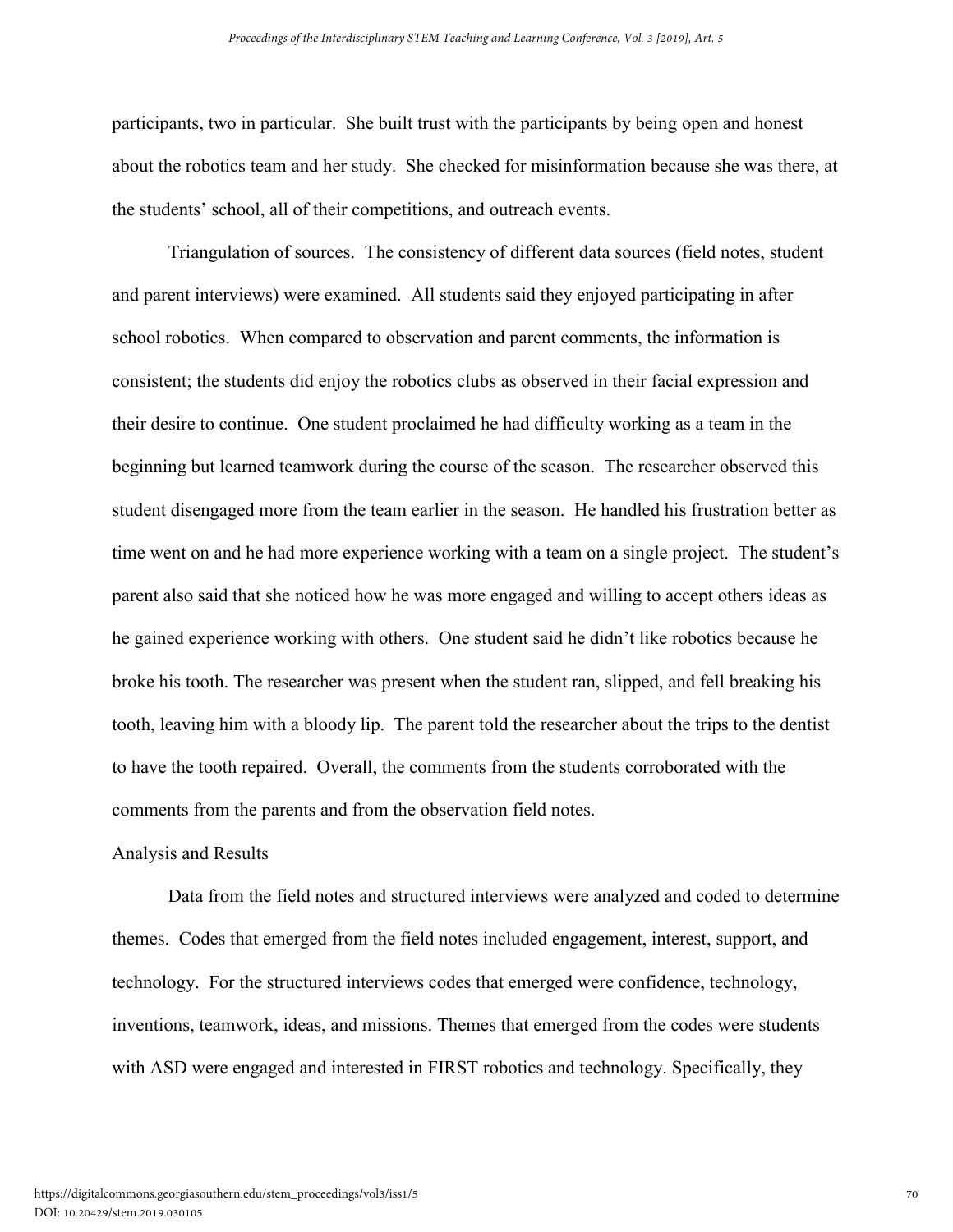enjoyed coming up with ideas, inventions, and creating or solving missions. Their confidence increased and they learned to work better on teams. However, they needed significant supports from mentors and coaches to participate in FIRST Robotics.

The information gathered from the students about FIRST Robotics shows that these students with ASD were interested in technology and willing to participate in social activities when it involved technology, specifically robots. Programs like FIRST Robotics could give students with ASD experience in working socially with peers in more real-world situations (Kulman, 2013).

# **Discussion**

The purpose of this study was to describe the experiences of students with ASD who participated in FIRST Robotics. Students with ASD lack social skills and have restricted interests (4<sup>th</sup> ed., text rev.: DSM-IV-TR; American Psychiatric Association, 2013). Because many students with ASD withdraw into technology like video games, interventions need to be developed to assist with socialization and friendships (Simpson, 2004). The interventions to be developed should focus on students' restricted areas of interests like technology.

FIRST Robotics was developed to encourage young people to be STEM leaders (USFIRST.org, 2019). The results of this study show the three participants with ASD did enjoy participating in FIRST robotics. Based on parent and student report and field observations, they made new friends and learned about teamwork. These findings add to the body of literature on students with ASD and their attraction to technology (Kulman, 2013). Additionally, using technology programs like FIRST Robotics can potentially help increase social and teamwork skills in students with ASD. Studies (e.g., Menekse, Higashi, Schunn & Beahr, 2017; Kandlhofer & Steinbauer, 2015) show students without disabilities have better teamwork, collaboration and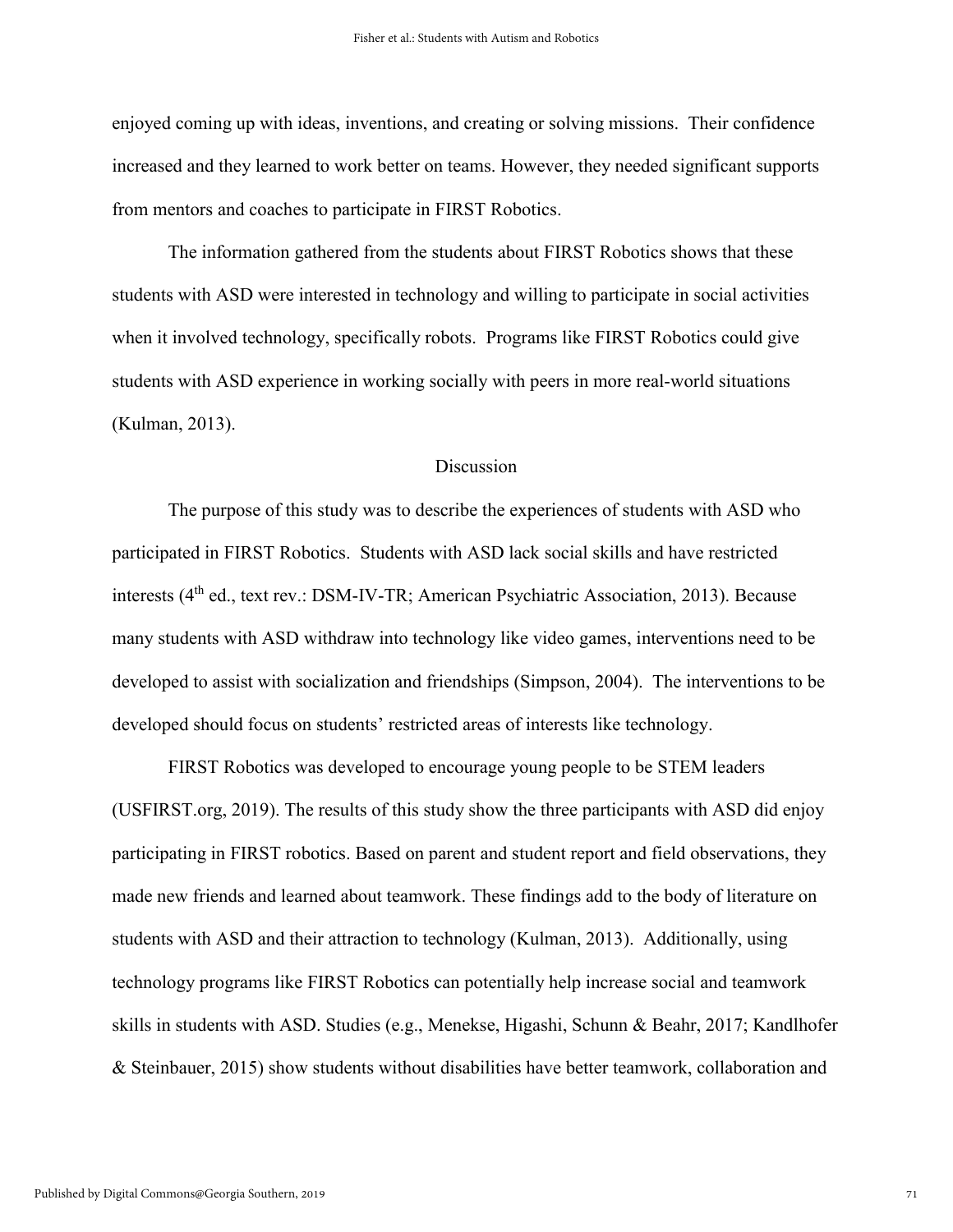social skills after participating in robotics competitions. The current study is the first to explore the experiences of students with autism who participate in FIRST robotics. The results of this study can be used to further research other areas of interest of students with ASD and engagement. The researcher posits the more students with ASD are exposed to different types of technology tools, environments, and clubs, the more likely they will become engaged in the technology. That engagement can be used to increase social and teamwork skills as well as increase post secondary opportunities to students with ASD.

Students with disabilities can and should participate in activities like FIRST robotics. With FIRST's culture of 'gracious professionalism and coopertition', students are encouraged to work with and help each other. All students will benefit as they learn that when given the right opportunities, everyone has strengths to share. Programs like FIRST robotics will help any student have positive post secondary outcomes due to its propensity to engage students in educational activities as a part of a team.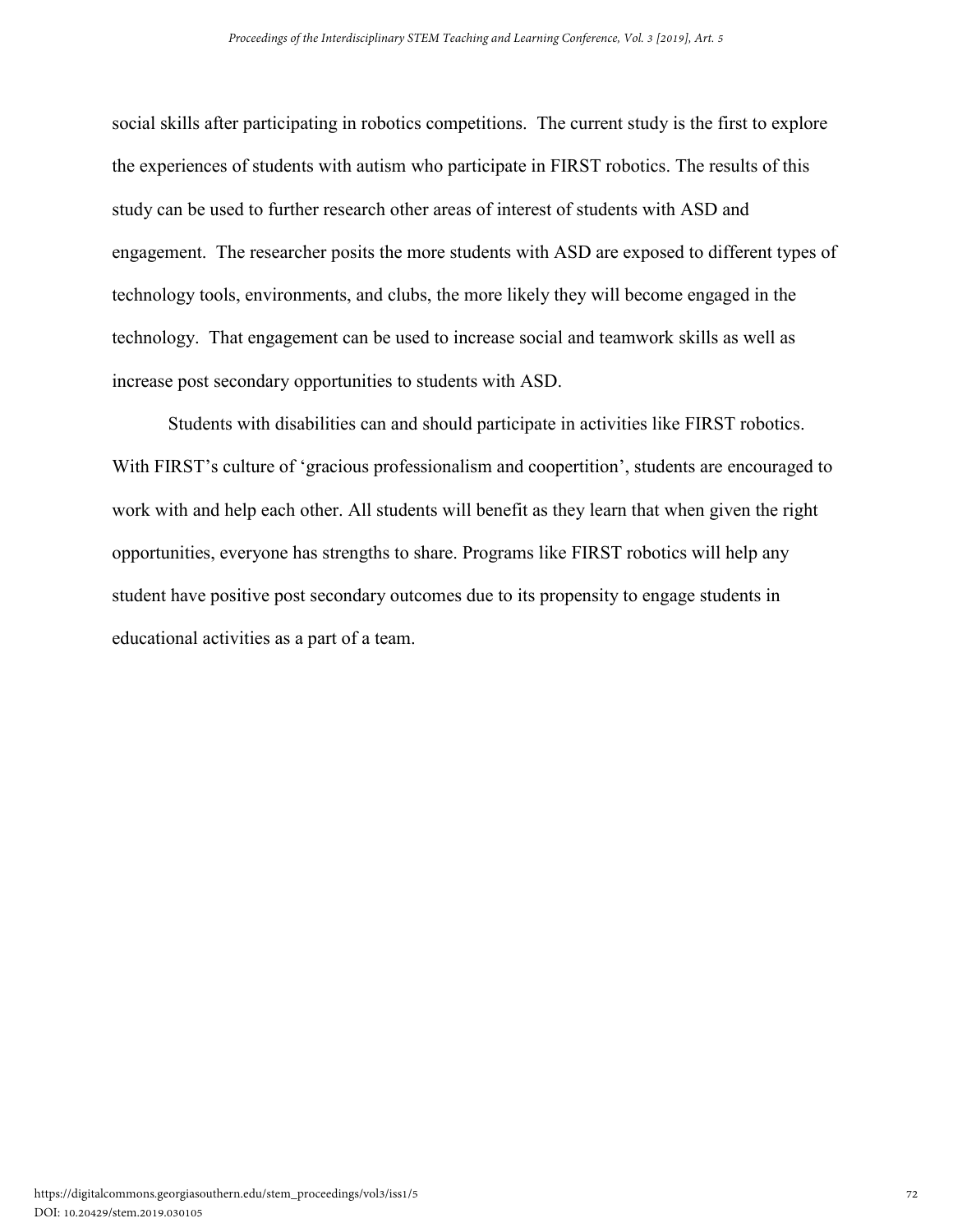#### References

- American Psychiatric Association. (2013). *Diagnostic and statistical manual of mental disorders* (5<sup>th</sup> ed.). Washington, DC.: Author
- Baio, J., Wiggins, L., Christensen, D.L., Maenner, M.J., Daniels, J., Warren, J. . . . Dowling, N. F. (2018). *Prevalence of autism spectrum disorders among children aged 8 years – Autism and developmental disabilities monitoring network, 11 sites, United States, 2014*. doi: dx.doi.org/10.15585/mmwr.ss6706a1
- Baron-Cohen, S. (2009). Autism: The empathizing-systemizing (E-S) theory. *Annals of the New York Academy of Science, 1156*, 68–80.
- Baron-Cohen, S., Wheelwright, S., Burtenshaw, A., & Hobson, E. (2007). Mathematical talent is linked to autism. *Human Nature, 18*(2), 125–131.
- Betz, C. L. & Redcay, G. (2005). An exploratory study of future plans and extracurricular activities of transition-age youth and young adults. *Issues in Comprehensive Pediatric Nursing, 28,* 33-36. doi:10.1080/01460860590916753
- Coster, A., Hammal, D., Jarvis, S., & Welsh, B. (2006). How might districts identify local barriers to participation for children with cerebral palsy*. Public Health, 120*, 167-175.
- Cresswell, J. W., (2013). *Qualitative Inquiry & Research Design.* (3<sup>rd</sup> ed.). Thousand Oaks, CA: Sage.
- Denson, C. D., Haily, C., Stallworth, C. A., & Householder, D. L. (2015). Benefits of informal learning environments: A focused examination of STEM-based program environments. *Journal of STEM Education, 16*(1), 11-16.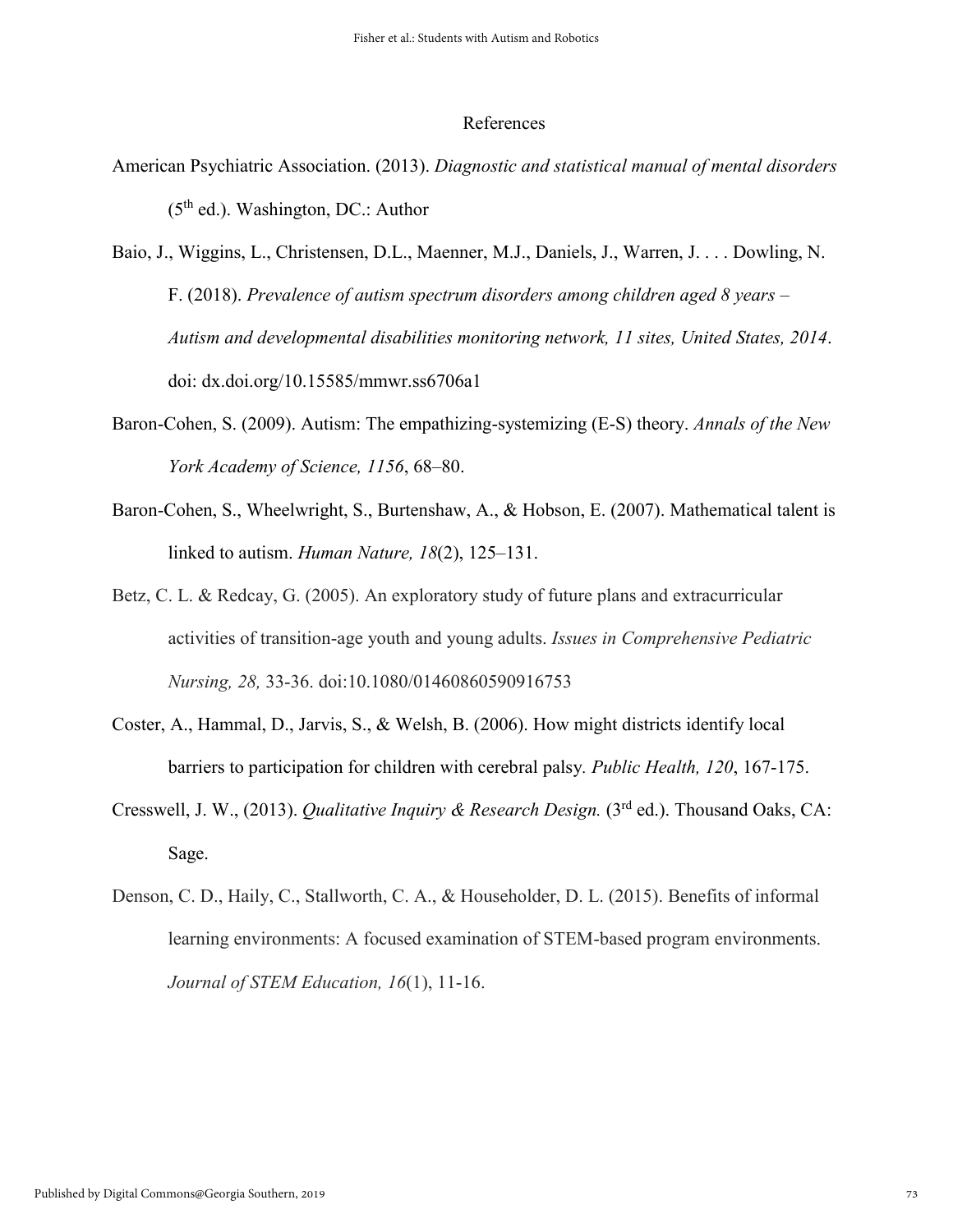- Durlak, J. A., Wiessberg, P., & Pachan, M. (2010). Meta-analysis of after-school programs that seek to promote personal and social skills in children and adolescents. *American Journal of Community Psychology, 46,* 294-309.
- Eccles, J. S., & Barber, B. L. (1999). Student council, volunteering, basketball, or marching band: What kind of extracurricular involvement matters? *Journal of Adolescent Research, 14*(1), 10-43.

FIRST at a glance. (2019). Retrieved from:<http://www.usfirst.org/aboutus/first-at-a-glance>

- Fredricks, J. A., & Eccles, J. S. (2008). Participation in extracurricular activities in the middle school years: Are there developmental benefits for African American and European American Youth? *Journal of Youth and Adolescence, 37*(9), 1029-1043 doi:10.1007/s10964-008-9309-4
- Jackson, J. (2013). An engineering mentor's take on "FIRST" robotics. *Tech Directions*, *72*(8), 13-15.
- Kandlhofer, M., & Steinbauer, G. (2016). Evaluating the impact of educational robotics on pupils' technical and social-skills and science related attitudes. *Robotics and Autonomous Systems, 75,* 679-685.
- Kulman, R. (2013). What is the newest research on autism and video games? Retrieved December 3, 2014 from Learning Works for Kids: http://learningworksforkids.com/2013/09/what-is-the-newest-research-on-autism-andvideo-games/
- Lipscomb, S., Haimson, J., Liu, A. Y., Burghardt, J., Johnson, D. R., & Thurlow, M. L. (2017). *Preparing for life after high school. The characteristics and experiences of youth in special education. Findings from the National Longitudinal Transition Study 2012.*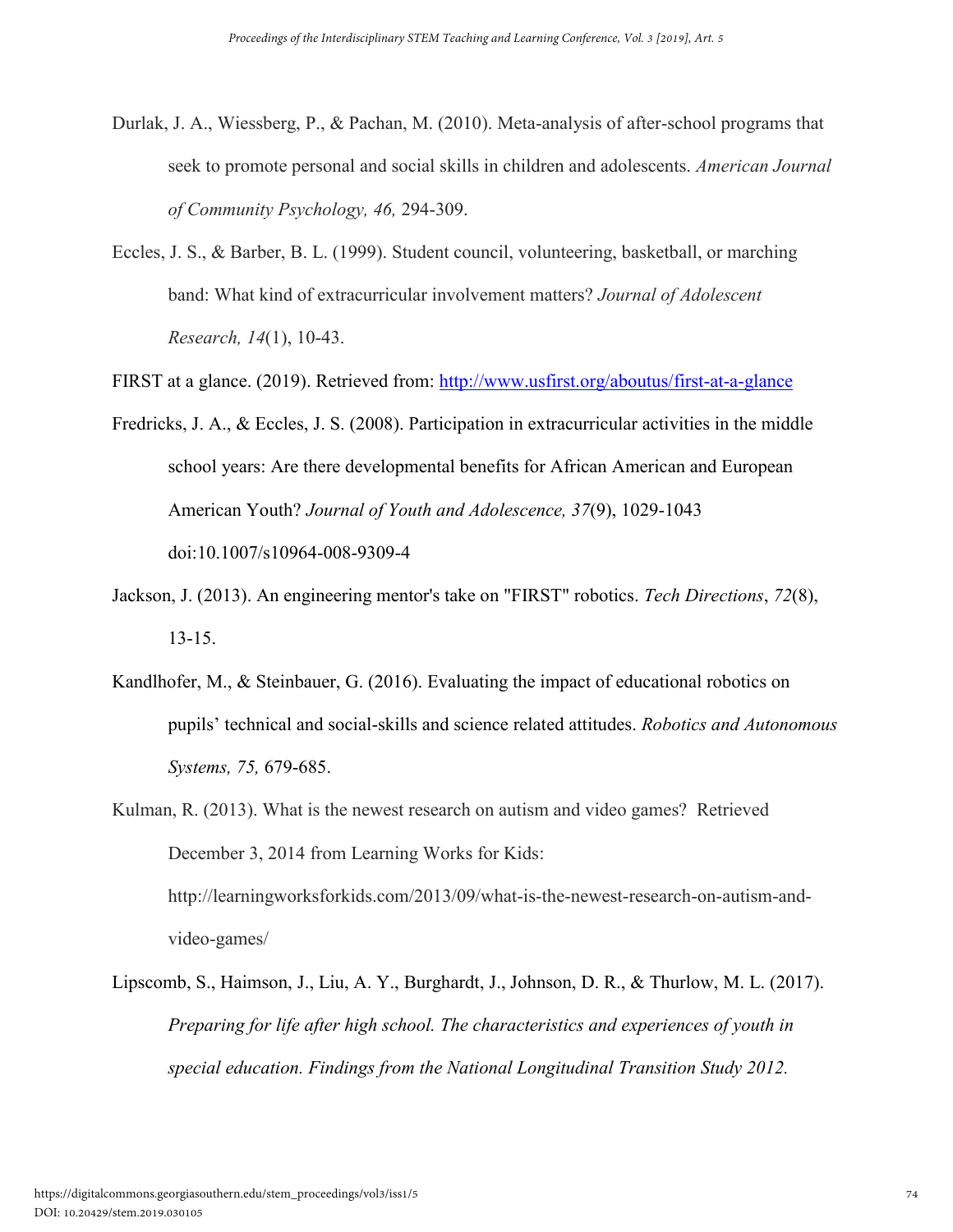*Volume 2: Comparisons across disability groups: Full report* (NCEE 2017-4018).

Washington, DC: U.S. Department of Education, Institute of Education Sciences, National Center for Education Evaluation and Regional Assistance.

- Mahoney, J. L. (2000). School extracurricular activity participation as a moderator in the development of antisocial patterns. *Child Development, 71*(2), 502-516.
- Mahoney, J. L., & Cairns, R. B. (1997). Do extracurricular activities protect against early school dropout? *Developmental Psychology, 33*(2), 241.
- Melchior, A., Burack, C., Gutezahl, J., Hoover, M., & Marcus, J. (2017). *FIRST longitudinal study: Findings at 36-month follow-up (year 4 report).* Waltham, MA: Brandeis University, The Center for Youth and Communities Heller School for Social Policy and Management.
- Menekse, M., Higashi, R., Schunn, C., & Baehr, E. (2017). The role of robotics teams' collaboration quality on team performance in a robotics tournament. *Journal of Engineering Education, 106*(4), 564-584.
- Miles, M. B., & Huberman, A. M., (1994). *An expanded sourcebook: Qualitative data analysis.* Thousand Oaks, CA: Sage.
- Newman, L., Wagner, M., Cameto, R., & Knokey, A. (2009) The post-high school outcomes of youth with disabilities up to 4 years after high school. *A Report From the National Longitudinal Transition Study-2 (NLTS2).*

Sanford, C., Newman, L., Wagner, M., Cameto, R., Knokey, A.M., & Shaver, D. (2011). *The post-high school outcomes of young adults with disabilities up to 6 years after high school. Key findings from the National Longitudinal Transition Study-2 (NLTS2)* (NCSER 2011-3004). Menlo Park, CA: SRI International.